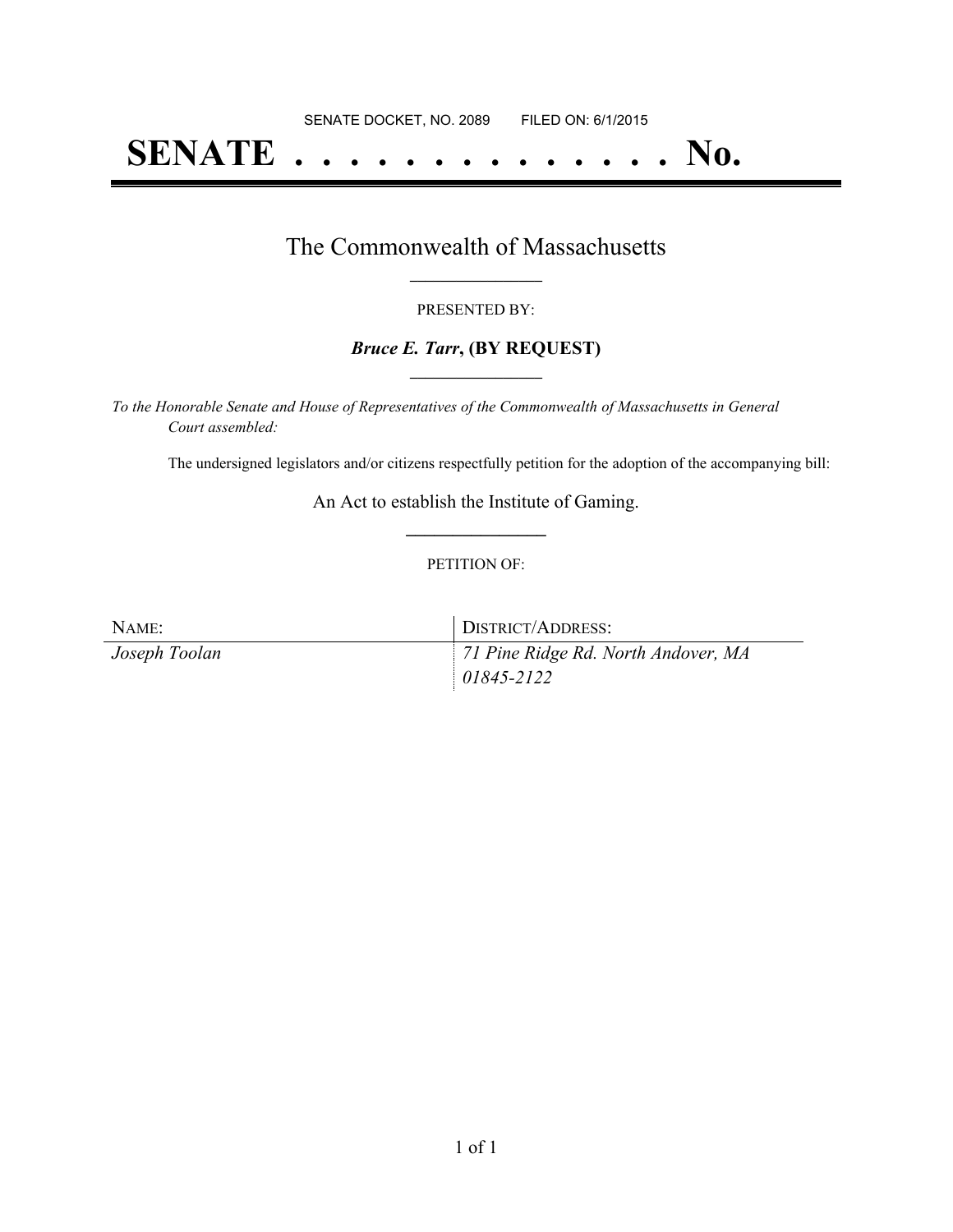# SENATE DOCKET, NO. 2089 FILED ON: 6/1/2015 **SENATE . . . . . . . . . . . . . . No.**

By Mr. Tarr (by request), a petition (subject to Joint Rule 12) (accompanied by bill, Senate, No. ) of Joseph Toolan for legislation to establish the Institute of Gaming. Economic Development and Emerging Technologies.

## The Commonwealth of Massachusetts

**In the One Hundred and Eighty-Ninth General Court (2015-2016) \_\_\_\_\_\_\_\_\_\_\_\_\_\_\_**

**\_\_\_\_\_\_\_\_\_\_\_\_\_\_\_**

An Act to establish the Institute of Gaming.

Be it enacted by the Senate and House of Representatives in General Court assembled, and by the authority *of the same, as follows:*

1 Emergency Preamble-

 "Whereas, the deferred operation of this act would tend to defeat its purpose, which is forthwith to administer gaming as a contract of demonstration and education to the public to act free from immoral acts of corruption and to protect all person(s) and property involved in gaming from the damages and losses they may otherwise be exposed, therefore, it is hereby declared to be an emergency law, necessary for the immediate preservation of the public convenience." Authorization and appropriation to demonstrate, educate and administer gaming as a charitable public service organization. Section 1-The appropriation for Institute of Gaming is set at \$100,000,000 with a 1000% daily interest of the principle balance of the Institute of Gaming Trust and investment record.